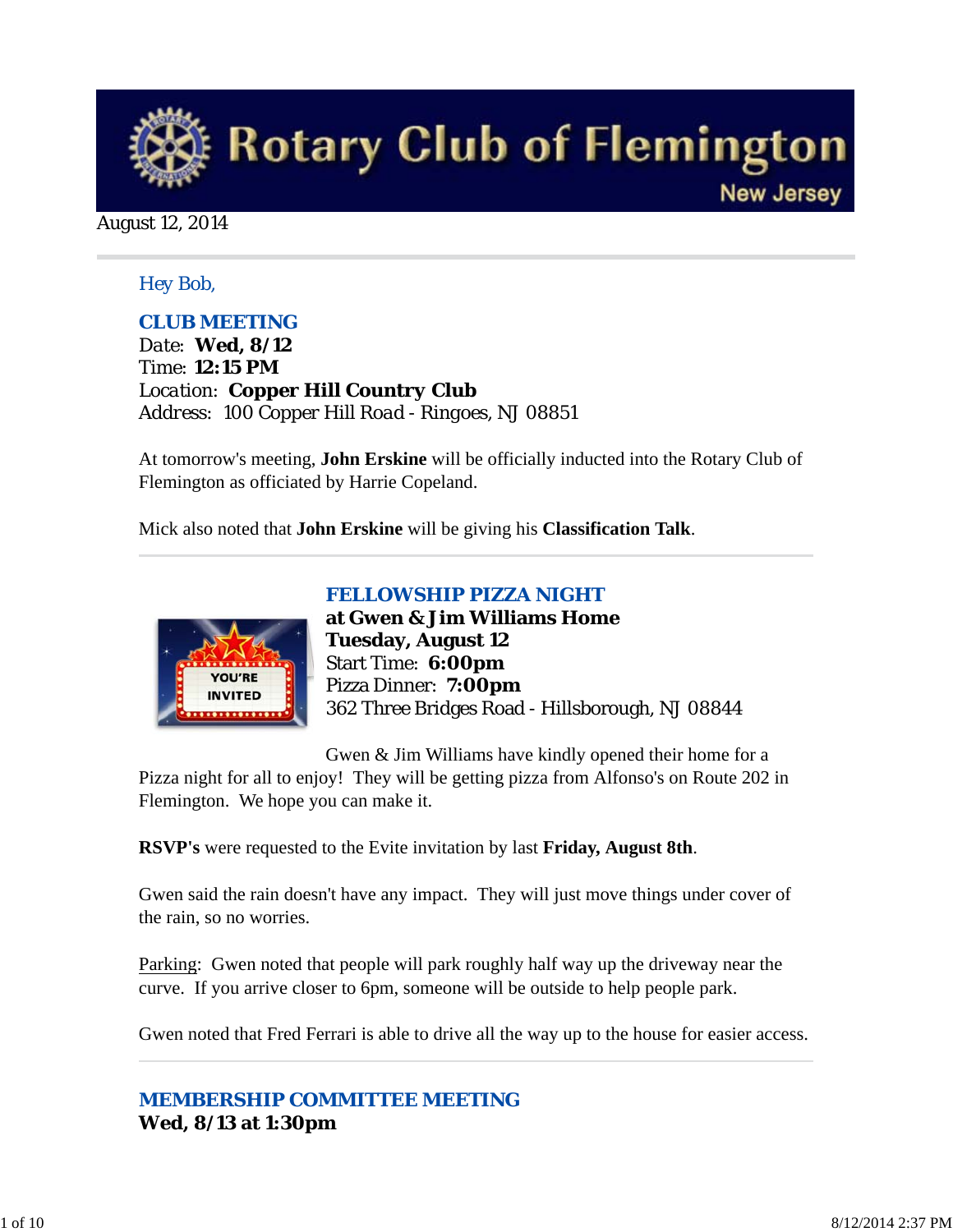Membership Chair, Joe Ziegler, has called a 2nd Wednesday Membership Committee meeting for tomorrow at 1:30pm following the regular club meeting. Anyone interested in being on the Committee is welcome to attend.

## *LUNCH DUES Invoice for 2014-2015* **From Lunch Treasurer, D.J. Wright**

D.J. Wright asked me to share the current Lunch Dues invoice. Please **CLICK HERE** to download a PDF of your invoice. If you have any questions, please contact D.J. Wright directly.

## *MESSAGE FROM PRESIDENT LYNN*



Fellow Rotarians,

On Wednesday July 30th, the club's 5th Friday meeting was at Viva Mexico in Turntable Junction, Flemington. We had two guests; the all so nice Jim Williams, husband of Gwen Williams, & the lovely Pat McKiernan, wife of Harry Woske. Members

noshed on some wonderful Mexican food. We had several compliments on the location & the food. We hope to continue our 5th Wed surprise meals throughout the 2014-2015 Rotary year. Please come & join us if you haven't done so yet. We promise a memorable experience.

Our next fellowship will be a **Pizza Night** at Gwen & Jim Williams beautiful home on **Tuesday, August 12th**. I'm hoping that most of you will attend this Tuesday night fellowship (please RSVP to the Evite no later than Friday, 8/8). We have fellowship nights so members & their families can have a relaxing evening in a home or outside of the regular scheduled Wednesday meetings. My hope is to have fellow Rotarians get to know, like, & want to have fun with their fellow Rotarians at the Wednesday meetings & outside of those meetings.

Flemington Rotary had a table at the Chamber's Prosperity in the Sky at Alexandria Airport on August 31. Joe Ziegler & I were there along with Terry Ownes & his wife, Ginger. Fellow Rotarian DJ Wright had the scary chance to skydive with other young professionals. DJ's jump was on Facebook & it had many viewers.

Speaking of Facebook, John Hyman has given me permission to add club photos & comments to the Rotary Club of Flemington's Facebook page. Facebook is a great way to get our club's name out there to the public. If you have any club pictures to share please email them to me.

The club has two new members Christina Steffner & John Erskine. When you see Chris & John please give them a warm Rotarian welcome. The membership committee has one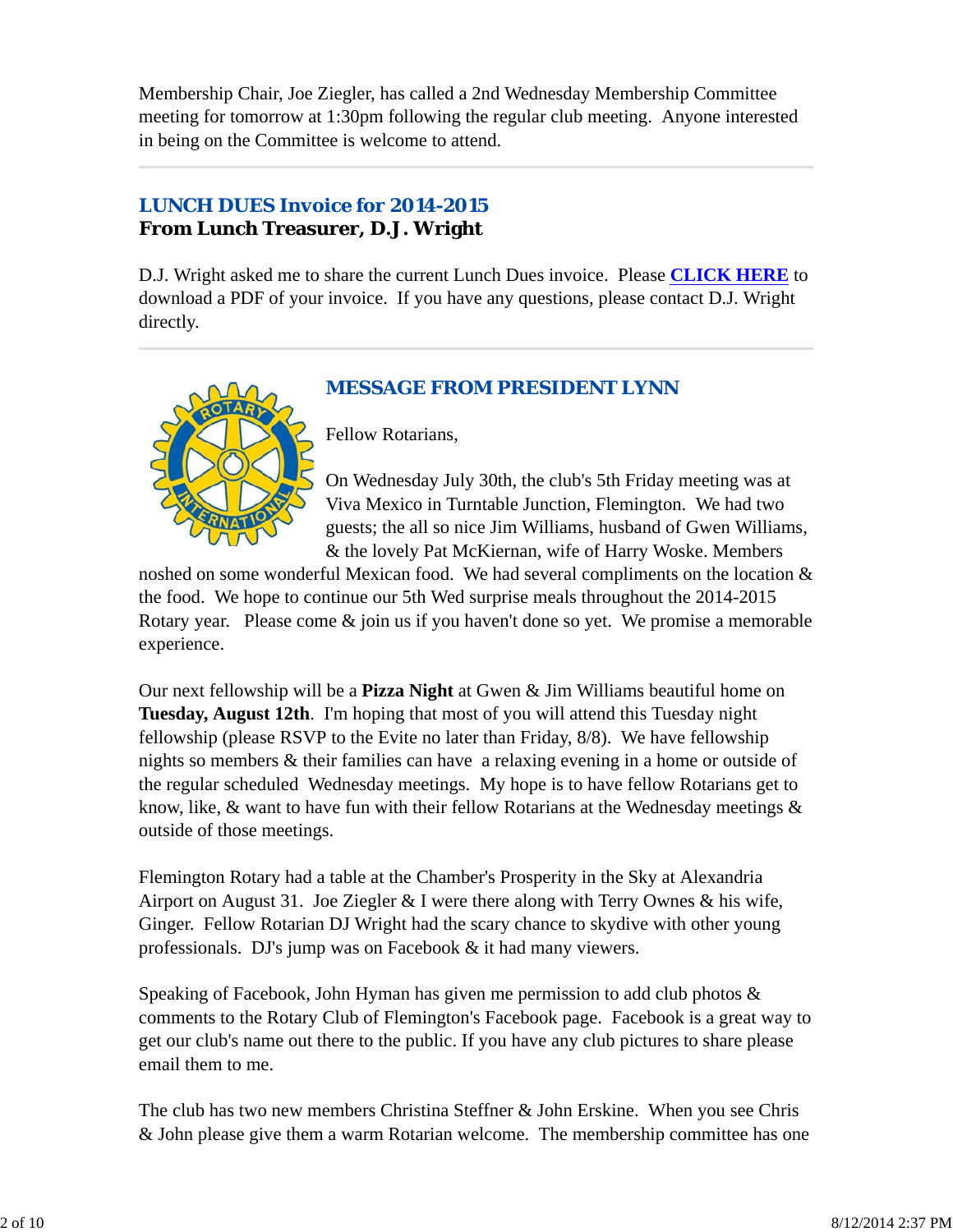other new member application to vote on in the near future.

Let's make this year a fun Rotary year!!!

Lynn Hyman - President Rotary Club of Flemington



*FLEMINGTON CLASSIC CAR SHOW TROPHY Sponsored by the Rotary Club of Flemington* **Saturday, September 6, 2014 5:30 to 8:30 pm** Historic Main Street - Downtown Flemington, NJ

The Rotary Club of Flemington will be sponsoring the Trophy for the Flemington Classic Car Show on Saturday, September 6th. **Military & First Responders** are the featured vehicle of this show.

As a benefit of being a trophy sponsor, Flemington Rotary is able to have a table at the event to help promote and display the good work we do. If you are able to attend and

help out at the table, please **CLICK HERE** to generate an email to Lynn Hyman and let her know you are able to lend a hand!



### *DISTRICT 7510 COUNTY MEETING* **Tuesday, September 23 6:00 pm Copper Hill Country Club**

The first County meeting for Hunterdon Clubs will be held on Tues, 9/23 at Copper Hill Country Club. Details will follow once they are available.



As you know, the Rotary Club of Flemington is a member of the H.C. Chamber of Commerce. This enables all Rotarians the ability to attend a Chamber function as a "member". If someone asks you what your business is, you would explain that you are a member representing the Rotary Club of Flemington. **Click Here** to visit the Chamber website for a listing of upcoming events.

### *Hunterdon Chamber Internet Radio "THE ROTARY HOUR"*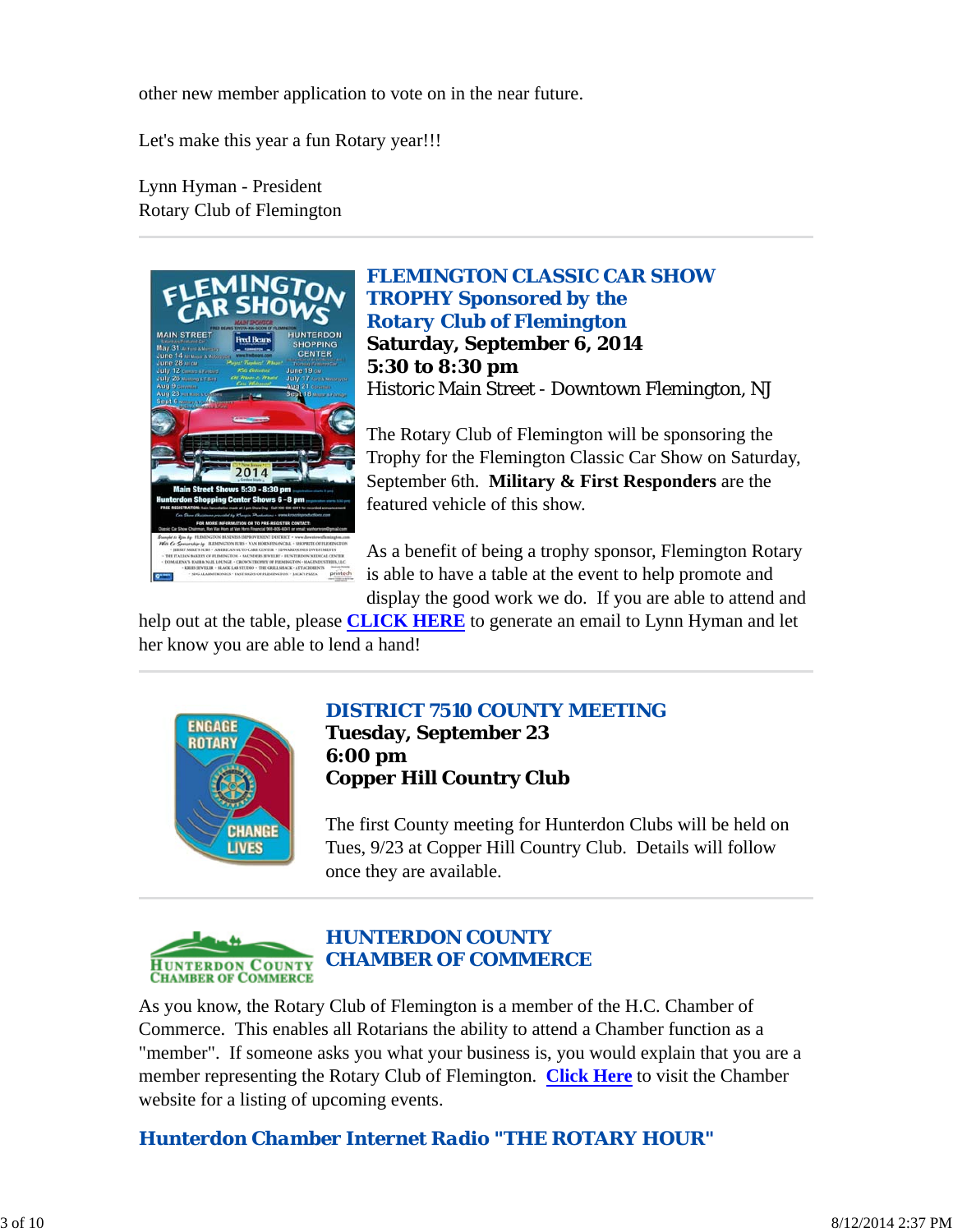### **Mondays from 11am to 12noon**

PDG Megan Jones-Holt is the host of "The Rotary Hour" on the Hunterdon Chamber Internet Radio station and is looking for guests to have on the show. If you are intersted, please get in touch with Megan at (908)894-4590 or **mjonesholt@gmail.com**. **Click Here** to listen to the Hunterdon Chamber Internet Radio station from your PC, smart phone, mobile device, etc.



#### *FLEMINGTON BUSINESS IMPROVEMENT DISTRICT* www.downtownflemington.com

If you would like to learn more about events and activities going on around Flemington, please **CLICK HERE** to visit the Flemington Business Improvement District (BID) website.

### *ROTARY DISTRICT 7510 NEWS*

**Click Here** to read the current news from our Rotary District 7510.

### *SPEAKERS & PROGRAMS BEING SOUGHT*

We are always seeking new or creative ideas for upcoming meeting programs and speakers. If you have any leads, please pass them onto Mick Schaible. **Click here** to generate an email directly to Mick.

### *UPCOMING DATES TO NOTE*

#### **Summary of Upcoming Club Meeting Programs**:

Wed, 8/20: Tom Lillis: First Tee, which promotes character development, life skills and golf skills across the US for kids from K to 5th grade. Wed, 8/27: TBA

Wed, 9/03: Geri Lordi from Greensleeves Bakeshop & Farm-to-Table Cafe that just opened in Liberty Village. They also provide vocational training and environmental stewardship education to people with special needs. Wed, 9/10: TBA Wed, 9/17: TBA Tues, 9/23: District County Meeting at Copper Hill Country Club Wed, 9/24: **District Governor Mel Kevoe Official Visit**.

Wed, 10/01: TBA Wed, 10/08: TBA Wed, 10/15: TBA Wed, 10/22: Nancy McWilliams: Her recent trip to Iran. Wed, 10/29: **5th Wednesday Meeting**: Special Offsite Event to be announced.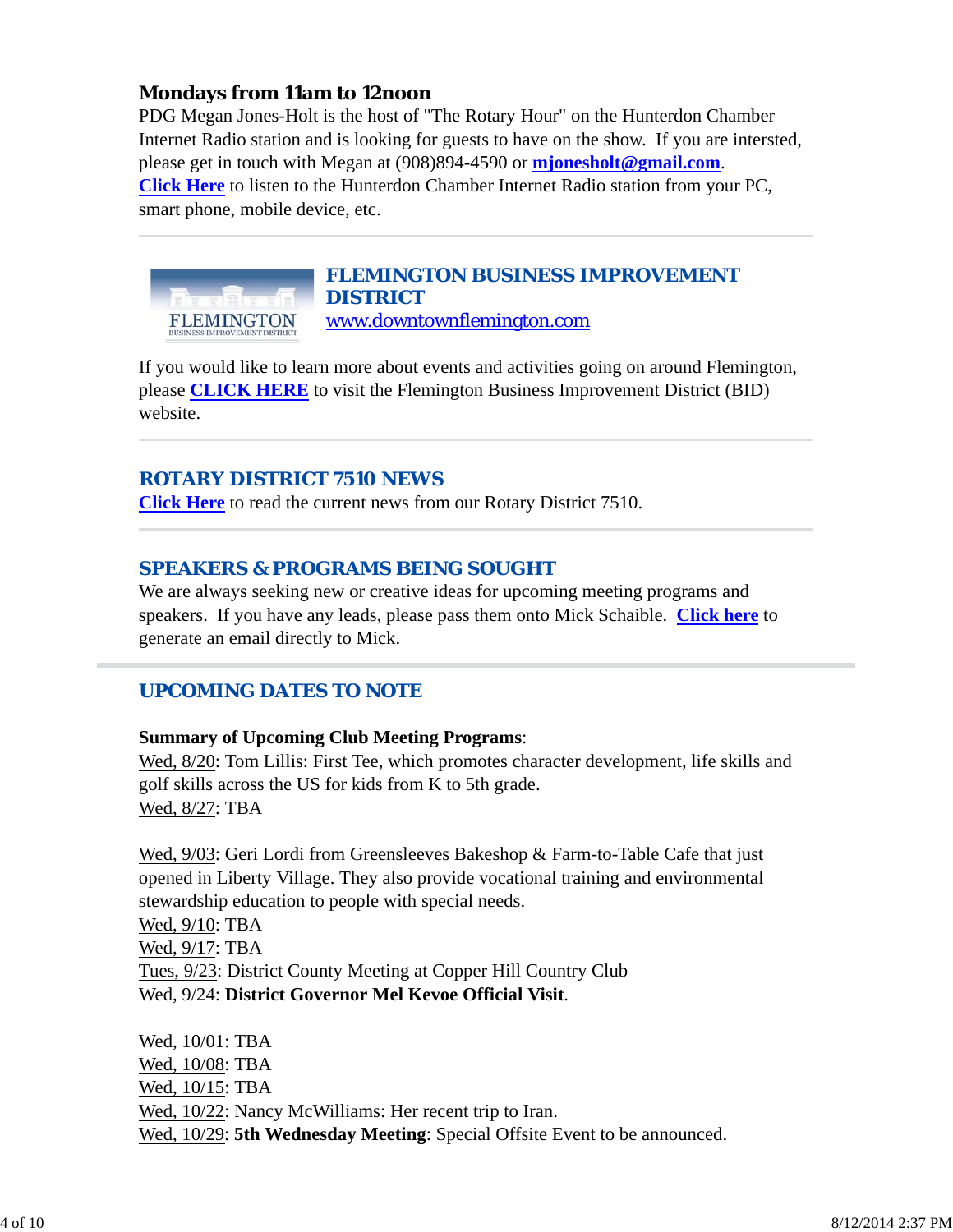**Next RCOF Board Meeting**: Thursday, 9/4/2014 at 6pm (usually the 1<sup>st</sup> Thursday). Next Membership Meeting: Wed, 8/13/2014 at 1:30 PM (usually the 2<sup>nd</sup> Wednesday).

#### **Upcoming RCOF Club Events, Fundraisers, Fellowship Events, Etc**.:

Sat, TBA: 40th Annual Pancake Day & Bake Sale Fundraiser Fri, TBA: Christmas Tree Lighting Ceremony (Main Street, Flemington)

#### **Rotary District 7510 Events & Functions:**

TBA

#### *COMMITTEE LIST:*

**Click Here** to download the listing of all current Club Committee's and its members.

#### *"MEMBERS ONLY" WEBSITE:*

### **Click Here for the Members Only section of the website to find:**

- 1) The "Membership Proposal Form" to propose a new member.
- 2) New Member Information.
- 3) An Online Copy of the Club Membership Directory.
- 4) A Link to All Photos Albums of the Club.

#### *ROTARY WEBSITE LINKS:*

Rotary International: **www.Rotary.org** Rotary District 7510: **www.RotaryNJ.org**

#### *NEARBY ROTARY CLUB MEETINGS:*

As A Rotarian, you are Welcome to attend a Rotary Club meeting anywhere in the world. Click here for the Rotary Club Locator App. Or see below for some local meetings:

#### Mondays

**Lambertville/New Hope** (6:30 pm) - Lambertville Station Restaurant; 11 Bridge Street, Lambertville NJ 08530

**Piscataway** (12:15 pm) - Radisson Hotel; 21 Kingsbridge Road, Piscataway, NJ 08854

#### Tuesdays

**Whitehouse** (12:15 pm) - Max's 22; 456 Route 22 West, Whitehouse Station, NJ 08889 **Princeton** (12:15 pm) - The Nassau Club; 6 Mercer Street, Princeton, NJ 08540 **Bridgewater-Bound Brook** (12:15 pm) - Arbor Glenn; 100 Monroe St, Bridgewater 08807

#### Wednesdays

**Branchburg Township** (7:30 am): Stoney Brook Grille; 1285 Route 28, North Branch, NJ 08876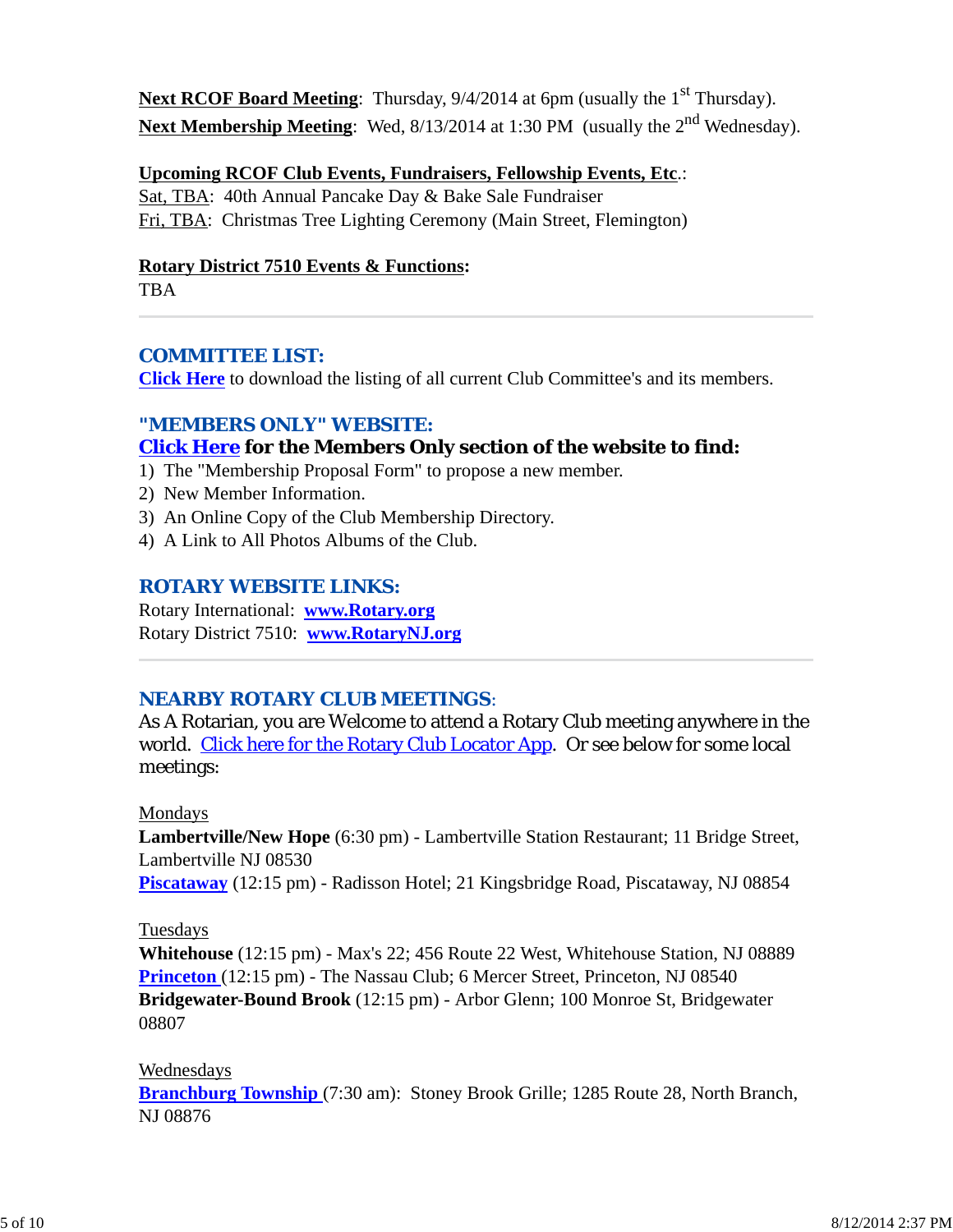**Flemington** (12:15pm): Copper Hill Country Club; 100 Copper Hill Road, Ringoes, NJ 08851

**Hillsborough Township** (6:15 pm): Pheasant's Landing; 311 Amwell Road (Rt. 514), Hillsborough, NJ 08844

### Thursdays

**Clinton Sunrise** (7:30 am): Clinton Fire Department; New Street, Clinton, NJ 08809 **Somerville/Bridgewater** (12:15 pm): Bridgewater Manor; 1251 US Highway 202/206, Bridgewater, NJ 08807

**Trenton** (12:15 pm): Freddie's Tavern; 12 Railroad Avenue, West Trenton, NJ 08628

#### Fridays

**North Hunterdon** (12:15 pm): Beaver Brook County Club; 25 County Club Drive, Annandale, NJ 08801

**Princeton Corridor** (12:15pm): Hyatt Regency; 102 Carnegie Center, Rt. 1 North, Princeton, NJ 08540

#### eClub

**Rotary eClub of Hunterdon Horizon**: View website for meetings or online makeups.

RI President's Call for Action in **2014-2015**: **"Light Up Rotary"**

# **Rotary Club of Flemington - Our 91st Year**

Founded October 3, 1923 \* Charter #1529 \* District 7510

| President                     | <b>Lynn Hyman</b>                              |
|-------------------------------|------------------------------------------------|
| President-Elect               | <b>Mick Schaible</b>                           |
| Secretary                     | <b>Michele Kavanagh</b>                        |
| Treasurer, General            | <b>Bob Newland</b>                             |
| Treasurer, Lunch              | D.J. Wright                                    |
| Treasurer, Assistant Lunch    | <b>Harrie Copeland</b>                         |
| <b>Board Members</b>          | <b>Ira Liebross</b> (immediate past president) |
|                               | <b>Nancy Kahl</b>                              |
|                               | <b>Ken Skowronek</b>                           |
|                               | <b>Joe Ziegler</b>                             |
| Sergeant-at-Arms              | <b>Karen Widico</b>                            |
| <b>RI</b> President           | Gary C.K. Huang (Taiwan)                       |
| District Governor (DG)        | Melvin I. Kevoe "Mel" (Springfield, NJ)        |
| District Governor Elect (DGE) | <b>Hal Daume</b> (Berkeley Heights, NJ)        |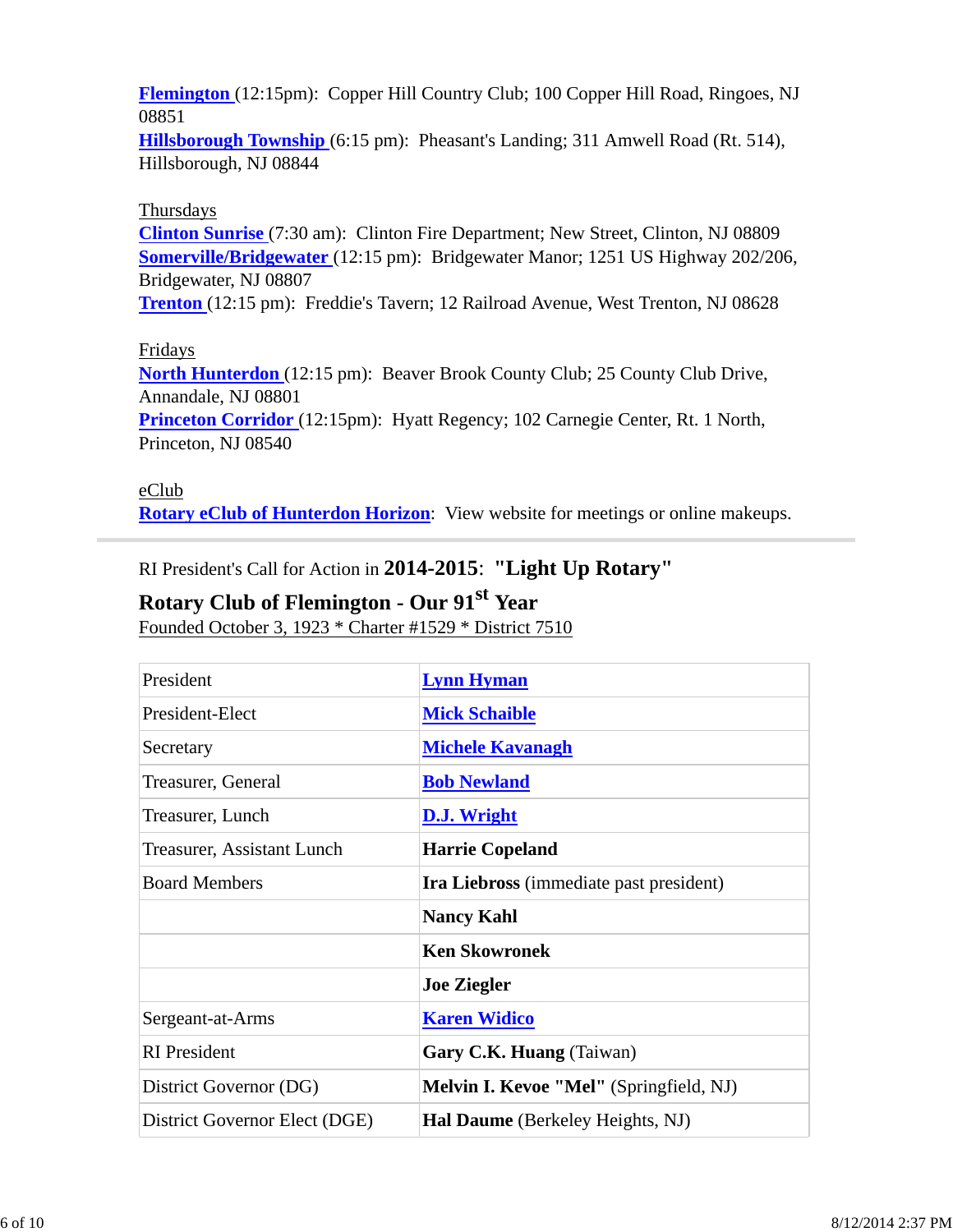District Governor Nomimee (DGN) **Charles Minton** (Union, NJ) Assistant District Governor (ADG) **Mike Toscani** (Lambertville-New Hope)

Club Meetings: **Wednesday, 12:15 pm, Copper Hill Country Club** 100 Copper Hill Road, Ringoes 08551





*MISSION STATEMENT*: The mission of Rotary International is to assist and guide Rotarians and Rotary clubs to accomplish the Object of Rotary to ensure Rotary's continuing relevance and to help build a better world, emphasizing service activities by individuals and groups that enhance the quality of life and human dignity, encouraging high ethical standards, and creating greater understanding among all people to advance the search for peace in the world.

**THE OBJECT OF ROTARY:** The object of Rotary is to encourage and foster the ideal of service as a basis of worthy enterprise and, in particular, to encourage and foster:

**1st**: The development of acquaintance as an opportunity for service;

**2nd**: High ethical standards in business and professions, the recognition of the worthiness of all useful occupations, and the dignifying of each Rotarian's occupation as an opportunity to serve society;

**3<sup>rd</sup>**: The application of the ideal of service in each Rotarian's personal, business and community life;

**4th**: The advancement of international understanding, goodwill, and peace through a world fellowship of business and professional persons united in the ideal of service.

**THE 4-WAY TEST:** "Of the things we think, say or do:

**1st**: Is it the Truth?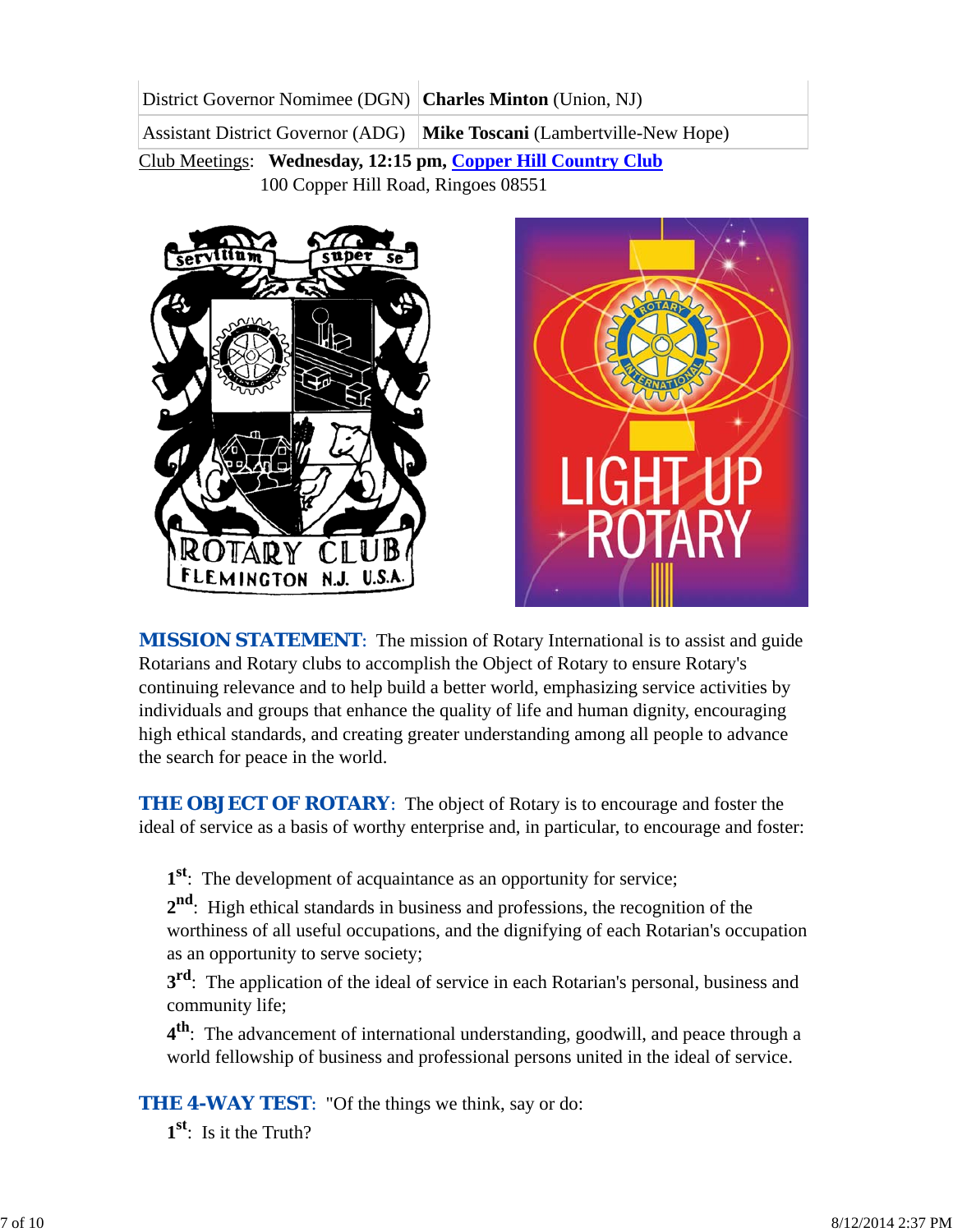- 2<sup>nd</sup>: Is it Fair to all concerned?
- **3rd**: Will it build goodwill and better friendships?
- **4th**: Will it be beneficial to all concerned?"

### *ROTARY's AVENUE'S OF SERVICE*:

**1)** Through **Club Service**, we have fun, build lasting friendships, and make sure that our club runs well.

**2)** Through **Vocational Service**, we volunteer our professional skills to serve others and promote integrity in everything we do.

**3)** Through **Community Service**, we address local needs and work with our community to bring lasting improvements.

**4)** Through **International Service**, we meet humanitarian needs around the globe and promote world understanding and peace.

**5)** Through **Youth Service**, we work with young people to help them become the next generation of leaders, visionaries, and peacemakers.

#### **2014-2015 CLUB MEMBER ROSTER Rotary Club of Flemington, NJ** Current Number of Members: 46

| <b>Rotarian</b>                   | <b>Member Since</b> | <b>Classification</b>                    |
|-----------------------------------|---------------------|------------------------------------------|
| Black, Bruce B.                   | 2007                | <b>Health and Fitness</b>                |
| Bohler, Herbert C. (Herb)         | 1977                | <b>Specialty Advertising</b>             |
| Chittenden, Robert L. (Bob)       | 2003                | M.E.F.P. Consulting Engineering          |
| Clark, Arthur L. (Sandy)          | 1987                | Printing                                 |
| Copeland, Harrie E. III           | 1976                | Auctioneering/Banking                    |
| Davidson, James G. (Jim)          | 2002                | <b>Rubber Products</b>                   |
| <b>Erskine, John</b>              | 2014                | <b>Youth Development</b>                 |
| Ferrari, Frederick J. (Fred)      | 1964                | Orthodontia                              |
| Fisher, Charles H. (Charlie)      | 1961                | <b>Funeral Services</b>                  |
| Fisher, Thomas H. (Tom)           | 2012                | <b>Property &amp; Casualty Insurance</b> |
| Harrison, Jeffrey (Jeff)          | 1996                | Psychotherapy                            |
| Hennessy, Jr., Richard (Rich)     | 2010                | <b>Financial Advisor</b>                 |
| Hyman, Lynn                       | 2010                | Retail Banking                           |
| Kahl, Nancy                       | 2012                | Massage Therapy                          |
| Kamnitsis, Christopher P. (Chris) | 2001                | <b>Financial Planning</b>                |
| Kavanagh, Michele                 | 2013                | <b>Community Banking</b>                 |
| Liebross, Ira                     | 1997                | <b>Family Medicine</b>                   |
| Loew, Darren                      | 2002                | <b>Orthodontics</b>                      |
| Martin, Teresa (Terry)            | 1993                | Solid Waste/Recycling                    |
| Mazujian, Harry                   | 2004                | Clergy                                   |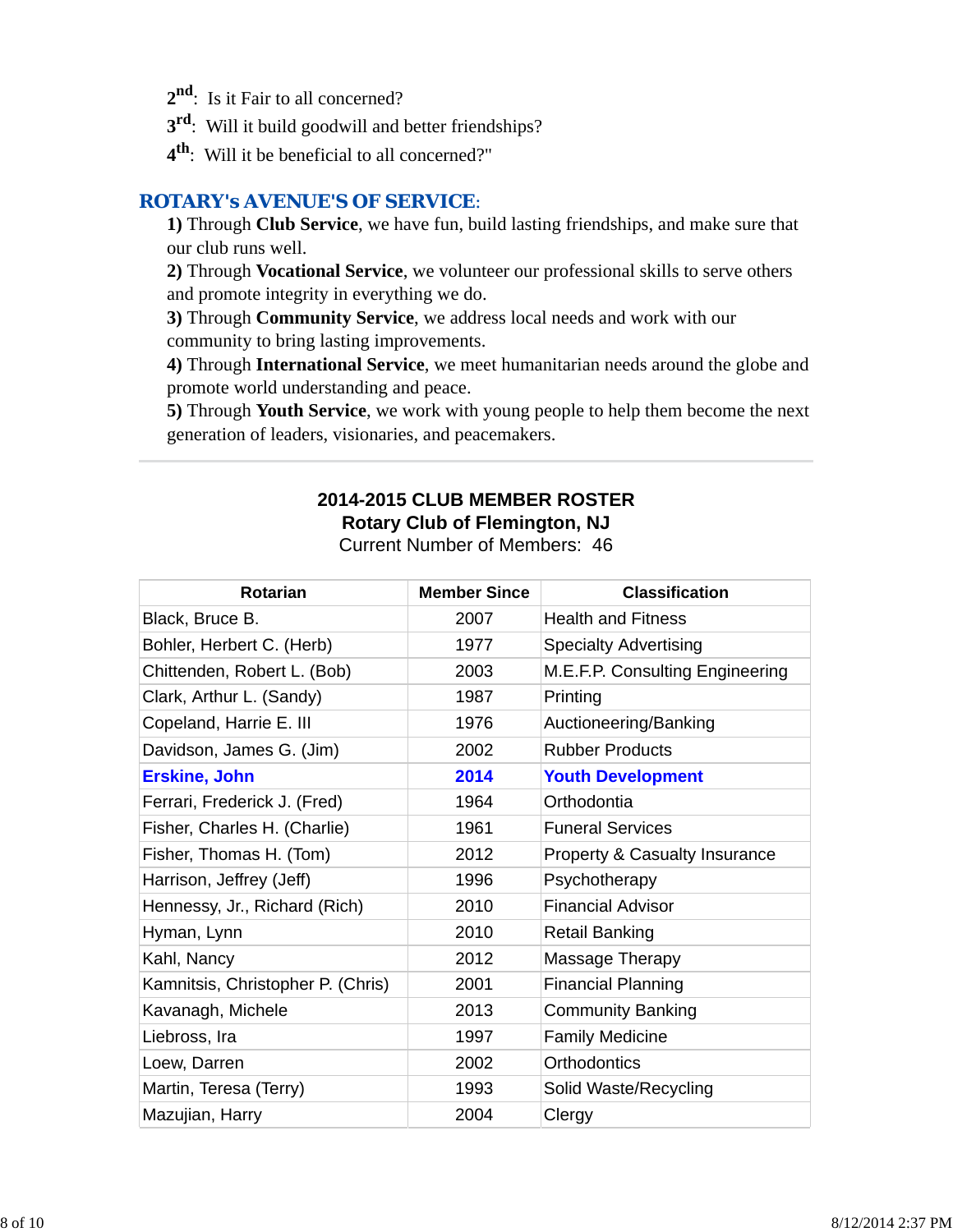| McWilliams, Nancy                  | 1992 | Psychotherapy                  |
|------------------------------------|------|--------------------------------|
| Metz, Kim                          | 2007 | <b>Technical Education</b>     |
| Muller, George D.                  | 1964 | <b>Cut Glass Manufacturing</b> |
| Nastasi, William (Bill)            | 1996 | <b>General Contracting</b>     |
| Newland, Robert D. (Bob)           | 1998 | Insurance                      |
| Ownes, Terry M.                    | 1987 | <b>Floor Covering</b>          |
| Phelan, Christopher J. (Chris)     | 2009 | <b>Chamber Of Commerce</b>     |
| Randolph, R. Wayne                 | 1982 | <b>Veterinary Medicine</b>     |
| Reinbacher, Otto A.                | 1997 | Clergy                         |
| Rogow, Stephen S. (Steve)          | 1973 | <b>Orthodontics</b>            |
| Schaible, R. Michael (Mick)        | 1998 | <b>Appraisal Services</b>      |
| Skowronek, Kenneth J. (Ken)        | 1994 | <b>Family Law</b>              |
| Sollner, Richard F. (Dick)         | 1962 | Air Transportation             |
|                                    |      |                                |
| <b>Steffner, Christina (Chris)</b> | 2014 | <b>Education</b>               |
| Stothoff, Richard H. (Dick)        | 1966 | Sanitary Engineering           |
| Stout, Deborah (Debbie)            | 2013 | <b>Retail Banking</b>          |
| Thatcher, Thomas P. (Tom)          | 2006 | <b>Professional Planning</b>   |
| Weinstein, Theodore H. (Ted)       | 1994 | <b>Pulmonary Medicine</b>      |
| Widico, Karen A.                   | 1997 | <b>Public Health Services</b>  |
| Williams, Gwen                     | 1991 | Purchasing/Manufacturing       |
| Wise, Robert (Bob)                 | 1992 | <b>Hospital Administration</b> |
| Woske, Harry                       | 1977 | Cardiology                     |
| Wright, Daniel J. (D.J.)           | 2003 | <b>Funeral Services</b>        |
| Zanetti, Edward G. (Ed)            | 1971 | Plumbing & Heating             |
| Ziegler, Joseph E. (Joe)           | 1988 | <b>Investment Advisor</b>      |

Yours in Rotary Service! Bob Chittenden

**Rotary Club of Fleminton, NJ** PO Box 751 - Flemington, NJ 08822 www.FlemingtonRotaryNJ.org

Providing "Service Above Self" Since 1923



#### **Forward this email**

SafeUnsubscribe

This email was sent to bchittenden@jarengineering.com by **bchittenden@jarengineering.com** | Update Profile/Email Address | Rapid removal with SafeUnsubscribe™ | Privacy Policy.